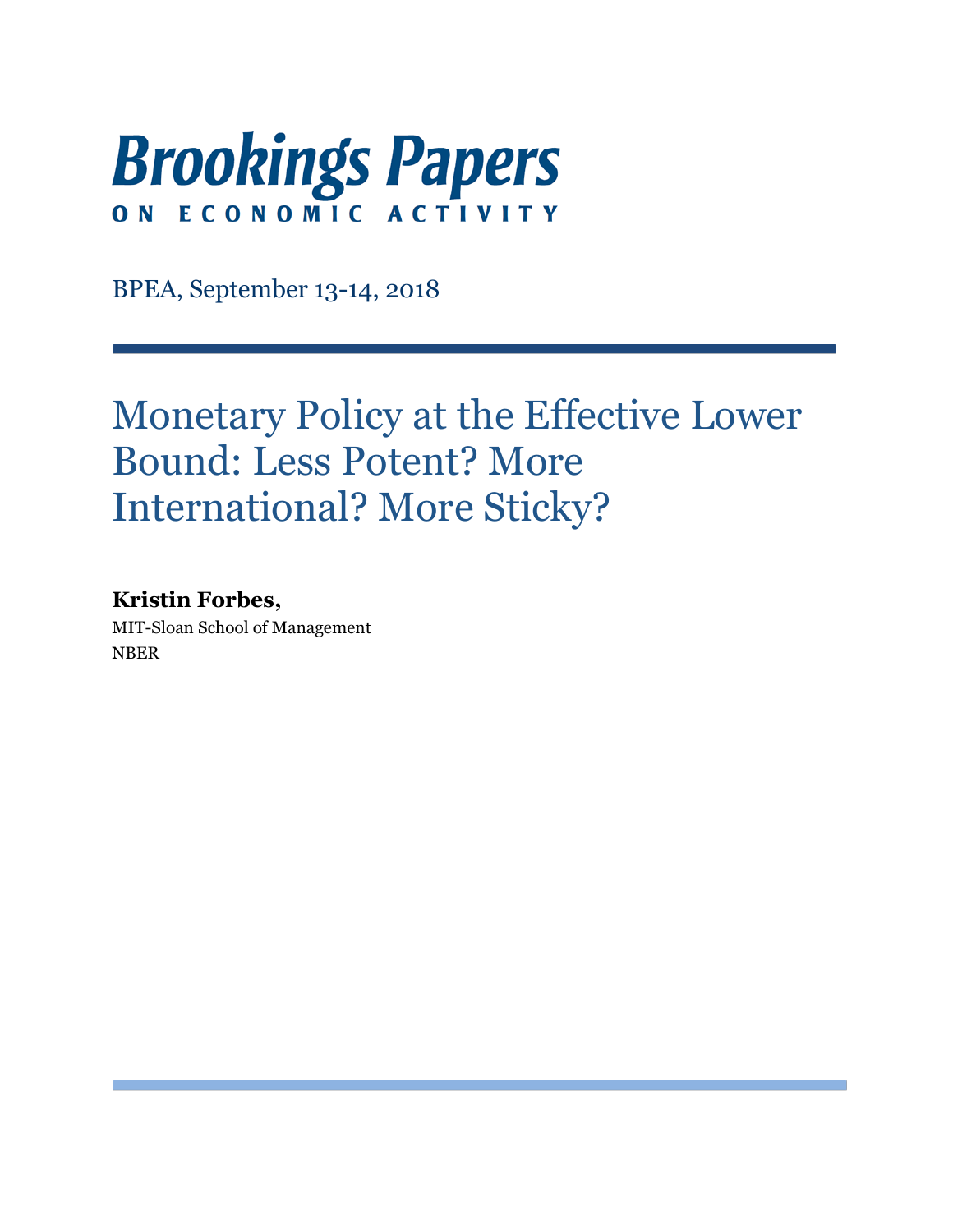# **Monetary Policy at the Effective Lower Bound: Less Potent? More International? More Sticky?**

**Kristin Forbes, MIT-Sloan School of Management and NBER[1](#page-1-0)** *Preliminary Draft—Comments Appreciated*

#### **09/13/18**

During the 2008 crisis, many advanced economies lowered their policy interest rates to their effective lower bounds (ELBs). In some countries, interest rates are still there. Looking forward, there is a good chance that many central banks will operate at the ELB more often in the future, especially given the fall in the global neutral interest rate  $(r^*)$  and the high probability that the next slowdown will hit before interest rates are raised to levels from which they could be lowered enough to provide substantial stimulus. Understanding how monetary policy at the ELB is different than "conventional" monetary policy is therefore critical for thinking about monetary policy in the future.

This paper explores three ways in which monetary policy at the effective lower bound may differ from more "conventional" monetary policy—defined as primarily consisting of changes in the central bank's main policy rate. First, it asks whether monetary policy at the ELB is less effective, making it difficult for the central back to meaningfully support the economy. Second, it asks if monetary policy at the ELB has larger international spillovers—through larger effects on the volume and volatility of capital flows or on exchange rates. Finally, it discusses whether the ELB is "sticky", in the sense that adjustments in monetary policy around the ELB generate disproportionate feedback effects that make it harder to tighten monetary policy.

Each of these questions addresses concerns that have been raised about monetary policy at the ELB concerns which could provide reasons to adjust monetary frameworks in order to reduce the probability of reaching the ELB in the future. I will not venture into this broader debate, but simply focus on whether these arguments for concern about the ELB are valid. My attempts to answer these questions are far from definitive; if anything, the discussion suggests the need for more careful analysis of these important questions.

The preliminary evidence, however, suggests that these concerns about the ELB may be overstated. Monetary policy through "unconventional tools" can be effective at the ELB, assuming there are no political constraints to using these tools. There is also little convincing evidence to date that monetary policy at the ELB has greater international effects (than would occur through comparable adjustments in interest rates) on the volume or volatility of capital flows, or on exchange rates. Whether raising interest rates after being at the ELB is more challenging than raising interest rates from more normal levels is an open question—and one which has been even harder to answer given the small number of countries which have successfully exited the ELB to date. In fact, all of these questions are difficult to answer as any changes in the effectiveness and channels of monetary policy since the 2008 crisis could reflect

<span id="page-1-0"></span> <sup>1</sup> Prepared for a panel on "Monetary Policy at the Effective Lower Bound" at the Brookings Panel on Economic Activity in Washington, DC on 9/14/18. Author contact information: kiforbes@mit.edu.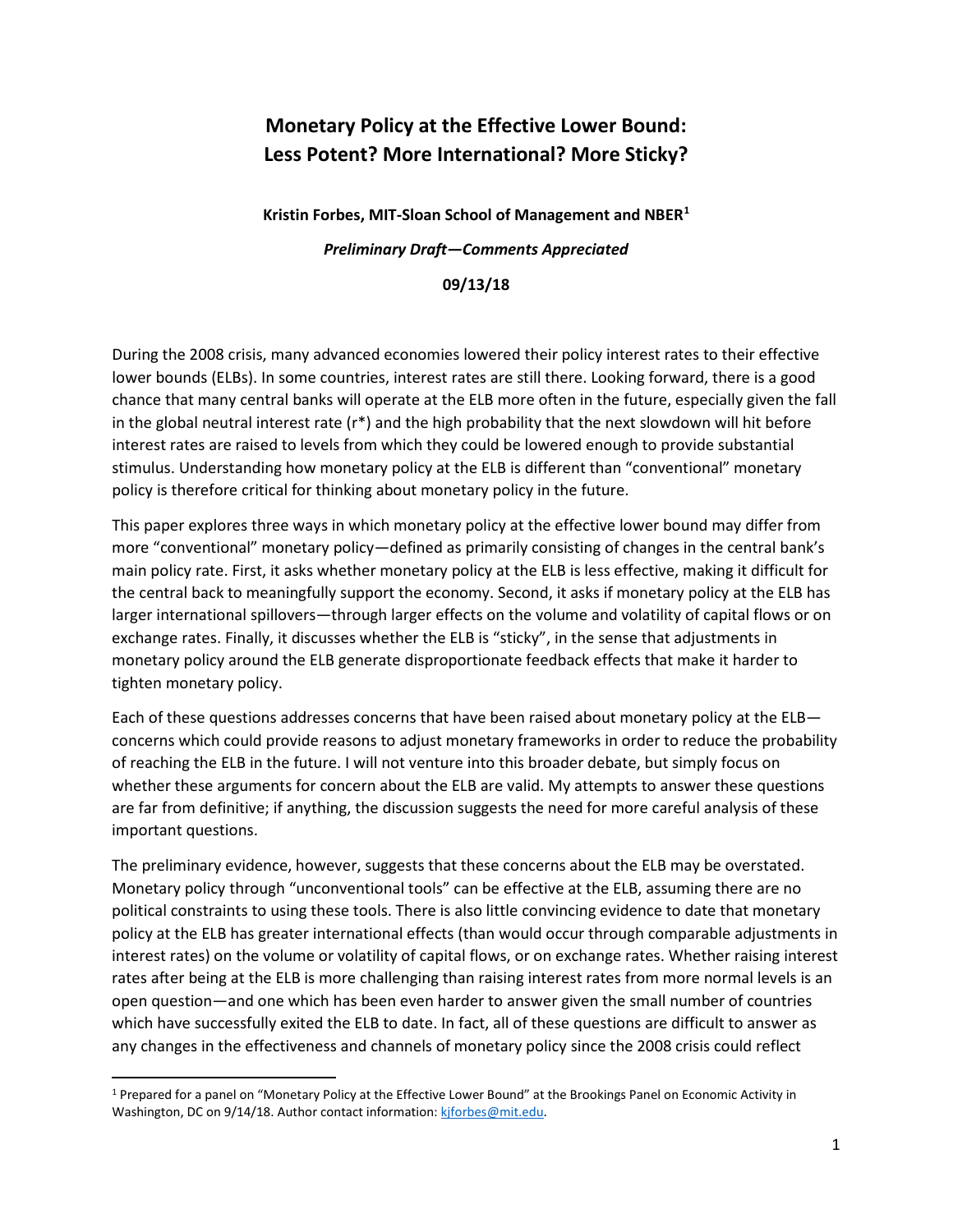changes related to operating at the ELB—or the many other structural changes in the global economy that have occurred over this period. On a more positive note, if the current improvement in global growth and inflation continues, there should be more examples of countries exiting the ELB and therefore more evidence to help answer these questions.

#### **I. Less Potent?**

One of the concerns most frequently cited about central banks operating at the ELB is that they will not have sufficient ammunition to provide stimulus in response to the next slowdown. In the decades before the 2008 crisis, adjustments to interest rates were the primary tool used by central banks to stimulate the economy. For example, in the UK, there were eight business cycle slowdowns from 1980 through 2010, during which the Bank of England reduced interest rates by an average of 3.75pp over each slowdown.<sup>[2](#page-2-0)</sup> In the US, there were seven business cycle slowdowns over the same period, and the U.S. Federal Reserve reduced interest rates by an average of 4.59pp. If interest rates are at the ELB, then these types of reductions will not be possible. If central banks cannot provide stimulus through other mechanisms, and if fiscal policy is constrained due to high deficits or political constraints, countries could face periods of slower and more volatile growth. This is a key concern behind arguments to adjust inflation targets and reduce the probability of being at the ELB.

One challenge to this line of reasoning, however, is that reductions in interest rates are not the only channel by which central banks can provide stimulus. The global financial crisis of 2008 and prolonged recovery, combined with monetary policy at the ELB in many advanced economies, prodded many central banks to experiment with other forms of stimulus. Some were more potent than others, and the effectiveness of many is still widely debated.<sup>3</sup> Some policies which seemed to be effective at the time may have worked due to specific characteristics of the crisis period (such as poor market liquidity), so that they would be less effective at stimulating the economy during less stressed periods.

Nonetheless, my experience on the Monetary Policy Committee (MPC) at the Bank of England (BoE) convinced me that these unconventional tools can be effective, even outside of crisis periods. In fact, there are a number of ways in which central banks can stimulate the economy when at the ELB—even if most central bankers (myself included) would prefer to return to an era where adjustments in monetary policy were made primarily through adjustments in interest rates.

More specifically, before I joined the MPC in 2014, the BoE had embarked on several rounds of quantitative easing (from 2009 to 2012).<sup>[4](#page-2-2)</sup> Most studies of this experience suggest that this provided meaningful stimulus to the UK economy. For example, Weale and Wieladek (2016) estimate that, on average over this period, asset purchases worth 1% of GDP boosted UK GDP by around 0.25%. This estimated impact of asset purchases worth 1% of GDP is roughly equivalent to the impact of a 25bp reduction in Bank Rate (the policy interest rate set by the BoE) on UK GDP—according to very rough rules-of-thumb. Total asset purchases as of 2012 were £375 billion, equivalent to about 20% of UK GDP at the time, which would imply a boost to GDP of about 5%—the equivalent of reducing Bank Rate by

<span id="page-2-0"></span> <sup>2</sup> For details on these calculations, see Kristin Forbes (2015),"Low Interest Rates: King Midas' Golden Touch?" Speech available at:<https://www.bankofengland.co.uk/speech/2015/low-interest-rates-king-midas-golden-touch>

<span id="page-2-1"></span><sup>3</sup> See Greenlaw *et al. (2018)* for a summary of the evidence and more skeptical view of the effectiveness of asset purchases in the US.

<span id="page-2-2"></span><sup>4</sup> See Joyce, Tong and Woods (2011) and Haldane *et al.* (2016) for information on these programs and different estimates of their effects.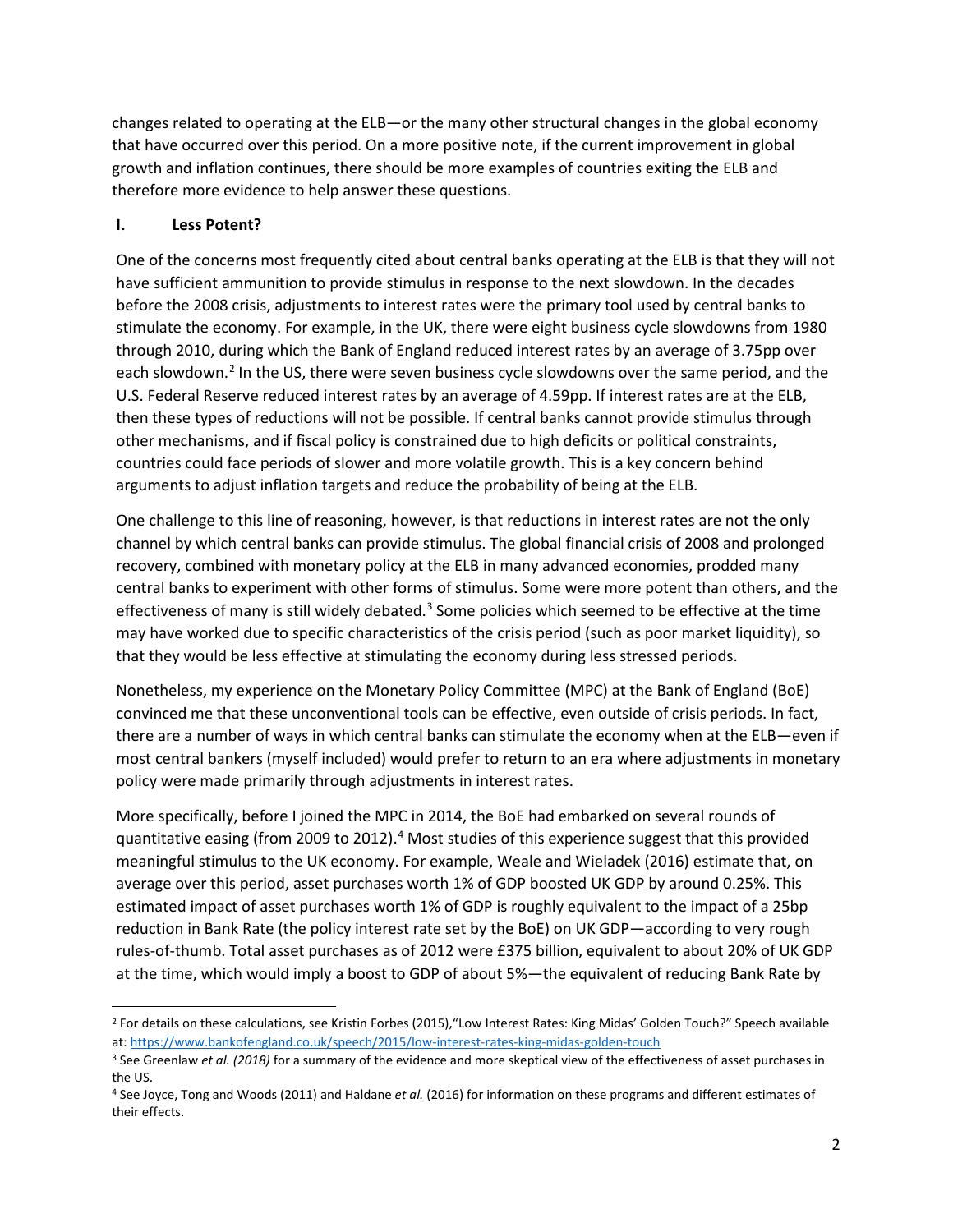5.00%. Of course, these are only rough estimates and do not incorporate the many other factors that were effecting the economy at this time, but even if they are off by half, they still suggest that monetary policy at the ELB was able to provide meaningful stimulus.

I will admit, however, that I was always skeptical of these types of estimates, especially as some of the large estimated benefits from QE over this period likely arose from its ability to improve the liquidity and functioning of stressed financial markets. Would QE provide a similar stimulus when markets were functioning well? This was a critical question for the Monetary Policy Committee in 2016 after the UK voted to leave the European Union (the "Brexit" vote), and most surveys suggested economic growth would slow sharply. The policy interest rate was near what was then believed to be the ELB, and the majority of the Committee wanted to provide more support for the economy than could be achieved by lowering interest rates to the ELB. Were there other monetary policy tools that could provide meaningful stimulus at that time?

The majority of the Committee voted for a four-pronged easing program in August 2016: reduce Bank Rate by 25bps; purchase an additional £60 billion of government bonds; purchase £10 billion of corporate bonds; and start a "Term Funding Scheme" (TFS) that would provide contingent and targeted funding for banks to encourage them to pass on the reduction in Bank Rate to borrowing costs for businesses and households. BoE staff simulated the effects of this four-pronged package under model assumptions that the asset purchase programs would provide some stimulus, but less than the average effects from earlier rounds of QE. The reduction in Bank Rate was expected to account for less than one quarter of the total stimulus from the package—with most of the stimulus resulting from the additional purchases of government bonds. If interest rates were not at the ELB, the MPC would have had to lower Bank Rate by roughly 100bp to get the same estimated aggregate effect on GDP growth and inflation.

Although it is impossible to estimate the exact effects of this program, and especially the effects of the individual components of the program as their joint announcement may have amplified their impact, the evidence available suggests that the asset purchase programs and TFS provided a meaningful amount of stimulus to the economy. In fact, they appear to have provided an even larger boost than expected. For example, the BoE analyzed financial market data in the period after the package was announced and concluded that: "…if anything, the impact was slightly greater than had been anticipated."[5](#page-3-0) Although the reduction in interest rates had largely been priced in prior to the announcement of the four-pronged package, Figure 1 shows that other market prices (which primarily reflect the impact of the "unconventional" components of the package) adjusted in ways that would support the economy. The sterling exchange rate index depreciated and the spread on 10-year gilt yields and various corporate bonds fell. The FTSE all-share index and equity prices for UK-focused companies increased. Funding costs of UK banks also decreased (likely supported by the TFS). All of these price adjustments are in the same direction that traditionally follows an unexpected easing in monetary policy, suggesting that the unexpected and unconventional components of the four-pronged package also acted to ease financial conditions.

<span id="page-3-0"></span> <sup>5</sup> See Bank of England, *Inflation Report, November 2016, box on pgs. 2-3.*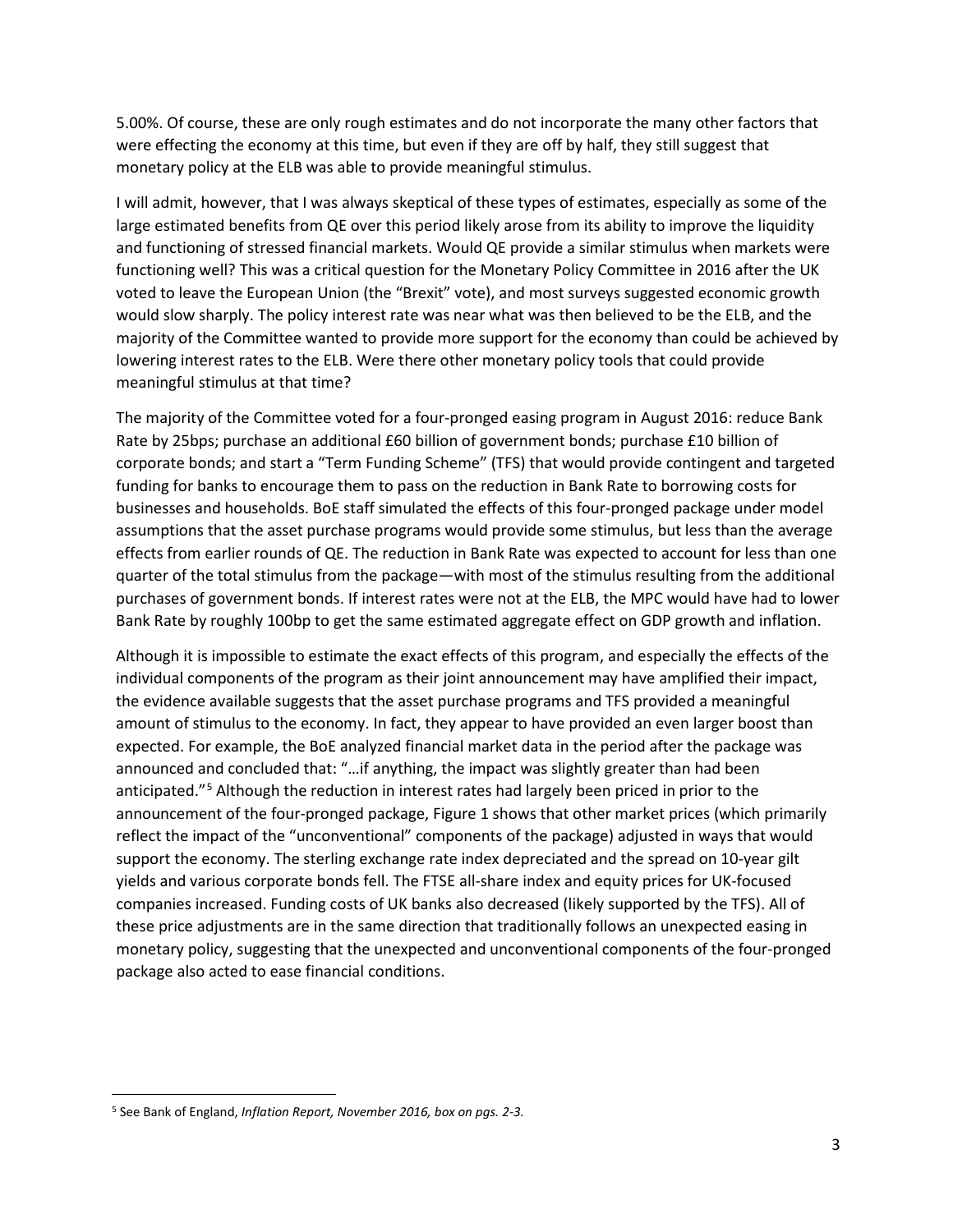|                                                                 | <b>Cumulative change</b><br>between Aug 3, 2016 and: |               |
|-----------------------------------------------------------------|------------------------------------------------------|---------------|
|                                                                 | Aug 4, 2016                                          | Sept 30, 2016 |
| UK 10-Year gilt yield (%)                                       | $-17$                                                | $-11$         |
| Sterling investment-grade corporate bond spreads (basis points) | $-10$                                                | $-17$         |
| Sterling high-yield corporate bond spreads (basis points)       | -8                                                   | $-20$         |
| FTSE All-Share (index)                                          | 1.5                                                  | 4.2           |
| UK-focused companies' equity prices (index: Aug 3 2016=100)     | 0.9                                                  | 2.2           |
| Sterling ERI (Jan 2005=100)                                     | $-1.3$                                               | $-2.9$        |

### **Figure 1: UK Financial Market Indicators after the August 2016 Stimulus**

**Source:** Based on table in Bank of England, *Inflation Report,* November 2016, pgs. 2-3.

Although it is difficult to directly connect these developments to changes in the real economy, these movements in financial indicators are key channels by which monetary stimulus traditionally supports economic growth and inflation. Data over the subsequent year also suggest that the package supported the economy in ways that would normally occur from easing monetary policy when not constrained by the ELB. For example, retail interest rates for households and businesses fell.<sup>[6](#page-4-0)</sup> Boneva, Roure and Morley (2018) estimates that the corporate bond purchase scheme reduced the spreads of eligible bonds by 13-14 basis points (compared to foreign bonds issued by the same set of firms), and boosted values for other UK assets that were not eligible for the purchase program.

All of these estimates are imprecise; it is impossible to know the counterfactual, and different monetary tools will undoubtedly have different effects in different economies (as well as different effects at different times in the same economy). Nonetheless, they suggest that central banks do have tools available to stimulate the economy other than lowering interest rates. As a result, central banks are not necessarily "out of ammunition" just because they are at their ELB. Of course, there are also constraints on these types of unconventional policies. For example, asset purchases will be limited by the size of the relevant asset market, and political constraints could limit the ability of some countries to use these types of unconventional tools (such as in the United States). Nonetheless, the fact these tools are available, and that they can be potent even when markets are functioning well, should alleviate some of the concerns around the potency of monetary policy at the ELB.

#### **II. More International?**

A second common concern around monetary policy at the ELB is that it works through different channels than traditional monetary policy. There are a range of ways this could occur. For example, if monetary policy is done more through forward guidance, then it could have larger effects on the longer end of the yield curve (relative to on short-term rates) than occurs with adjustments in policy rates. Or, if monetary policy is adjusted more through asset purchases, it could have greater effects on specific asset prices and therefore have different distributional implications. For my comments, however, I will

<span id="page-4-0"></span> <sup>6</sup> See Bank of England, *Inflation Report, November 2016,* box on pgs. 2-3.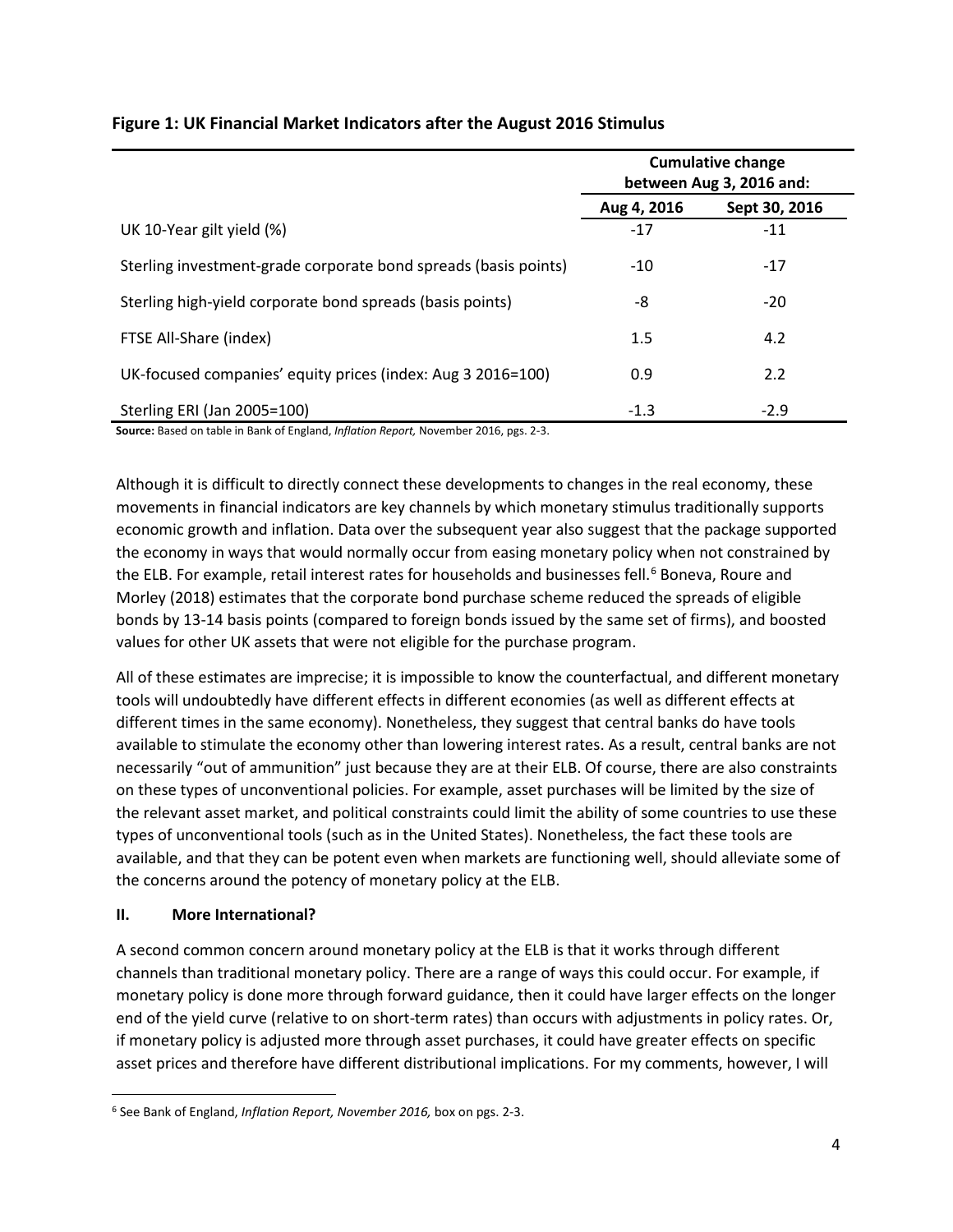focus on two ways in which monetary policy at the ELB could have greater effects through international channels, and thereby generate larger global spillovers.<sup>[7](#page-5-0)</sup> More specifically, do interest rates at the ELB in advanced economies stimulate excessive volumes or volatility in capital flows to other countries? And when countries are at the ELB, do adjustments in monetary policy have greater effects on the exchange rate?

#### **A. Capital Flows around the ELB**

Prominent policymakers in emerging markets have complained that quantitative easing and near-zero interest rates in major advanced economies stimulate excessive capital flows to emerging markets described in colorful terms as "currency wars" by Guido Mantega (former Finance Minister of Brazil) and a "monetary tsunami" by Dilma Rousseff (former President of Brazil). They argue that these "surges" of capital flows can lead to challenges, such as elevated asset prices and currency appreciation, as well as increase vulnerabilities from the inevitable "sudden stop" when the abundant capital inflows reverse. There is no doubt that volatile capital flows create challenges for emerging markets—especially those with weaker institutions and financial systems. There is also evidence that monetary policy in advanced economies is an important driver of global capital flows, although most research suggests it is only one of a number of factors driving capital flow movements (with other variables, such as global risk, often more important).<sup>[8](#page-5-1)</sup> The key questions, however, are if interest rates near the ELB in advanced economies tend to aggravate the surges of capital flows to emerging markets, and if they contribute to excess volatility in capital flow movements.

It is difficult to test these hypotheses formally, partly due to the limited episodes at which interest rates in major economies have been near the ELB, and partly because there is no clear benchmark for determining the optimal level of capital flow volumes or volatility. Nonetheless, as an informal test, it is useful to look at recent patterns in capital flows to assess if they appear to be elevated or more volatile during the last decade when interest rates in advanced economies were often at the ELB.

Figure 2 shows a first piece of evidence: gross global capital inflows to emerging markets as a % of emerging market GDP from 2000 through 2017.<sup>[9](#page-5-2)</sup> The figure also shows (in red) the average interest rate set by four major central banks (the US Federal Reserve Board, European Central Bank, Bank of England, and Bank of Japan) over this period. Over the last decade, when interest rates have been around the ELB in these major economies, it is hard to make the argument that capital inflows to emerging markets have been "excessive"—at least compared to pre-crisis patterns. More specifically, gross capital inflows to emerging markets have averaged 4.0% of emerging market GDP from 2010 through 2017, below the five-year average before the crisis (of 5.2% from 2003-2007). Even in 2010 when capital flows to emerging markets rebounded as many experienced rapid recoveries, capital inflows never reached their peak of 2006. These patterns even continue to hold for the more volatile capital flows that are more

<span id="page-5-0"></span> <sup>7</sup> Monetary policy at the ELB could also generate international spillovers by affecting foreign market prices. For analyses of whether these spillovers differ when monetary policy is conducted through quantitative easing or adjustments in interest rates, see Curcuru *et al*. (2018). Most research finds no consistent differences in the spillovers from conventional and unconventional monetary policy.

<span id="page-5-1"></span><sup>8</sup> See Forbes and Warnock (2012) and Rey (2013).

<span id="page-5-2"></span><sup>9</sup> Capital inflows are annual non-resident capital flows (changes in liabilities) to emerging markets, based on the Institute of International Finance, Emerging Market Capital Flows database, May 2018. GDP and interest rate data are from the IMF's World Economic Outlook database, April 2018. The interest rate is the annual average of the policy rate for the US and UK and discount rate for the Euro area and Japan.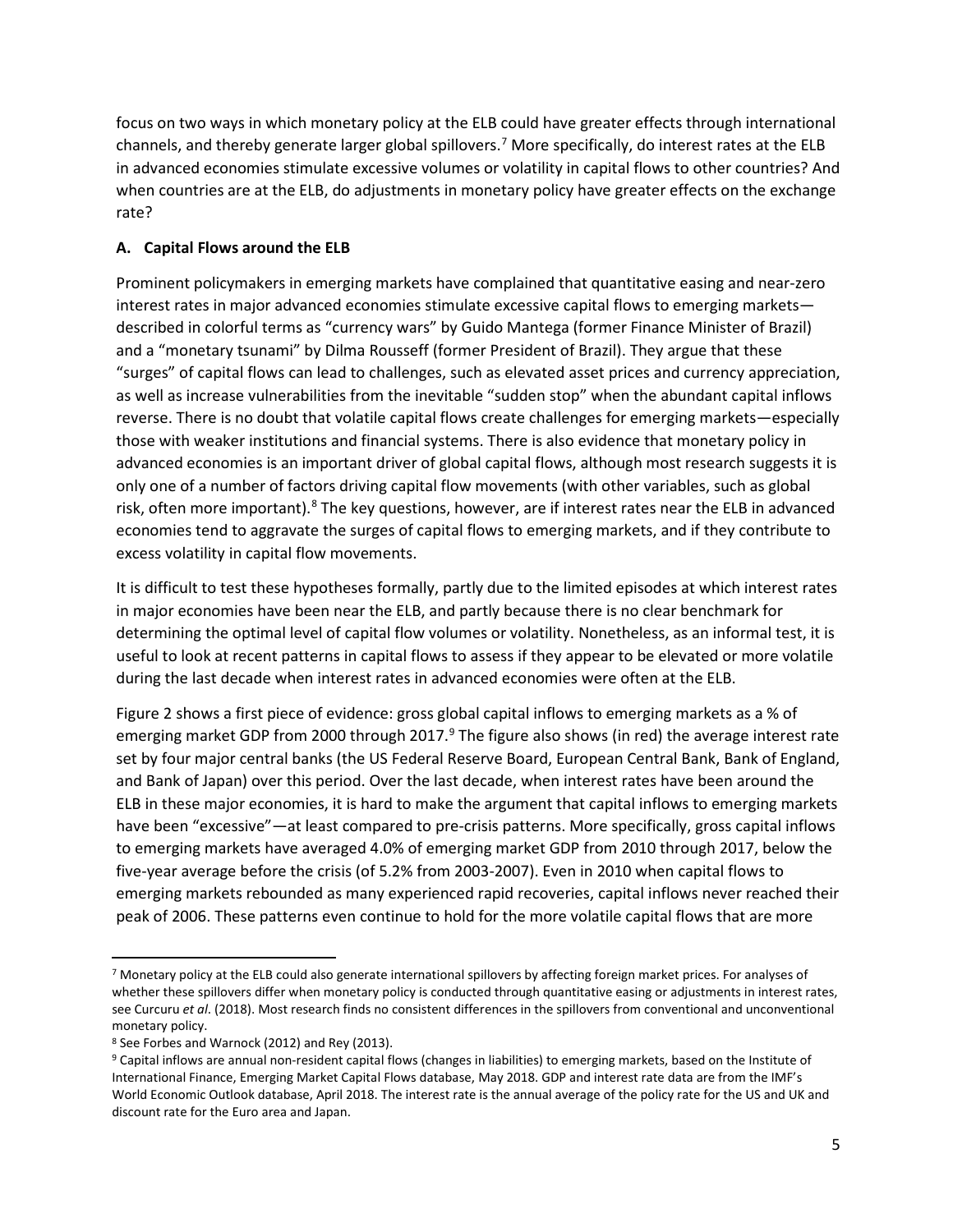tightly linked to monetary policy (shown in the lighter shading).<sup>[10](#page-6-0)</sup> These more volatile capital flows have only averaged 1.9% of emerging market GDP from 2010-2017, as compared to 2.6% from 2003-2007. Granted, the volume of capital inflows to emerging markets may still be elevated relative to optimal levels, and large enough to create challenges for many countries, but the period of very low interest rates in major economies does not appear to have accelerated these flows relative to when interest rates were higher.



#### **Figure 2: Capital Inflows to Emerging Markets (as % of emerging market GDP)**

**Notes:** Capital inflows are non-resident capital flows (changes in liabilities) to emerging markets as a % of emerging market GDP. This includes foreign direct investment, portfolio investment and other investment. The lighter shaded area excludes foreign direct investment. The average interest rate is the average of the policy rate for the US and UK and discount rate for the Euro area and Japan in each year.

**Sources**: IIF Emerging Market Capital Flows database (May 2018) for capital flow data and IMF World Economic Outlook database (April 2018) for GDP and interest rate data

Many emerging markets, however, are more concerned about the volatility in capital inflows than the volumes, and especially the occurrence of "sudden stops" and "surges" of capital inflows. Therefore, to assess whether capital flows to emerging markets are more volatile around the period of interest rates at the ELB in advanced economies, I use the technique developed in Forbes and Warnock (2012) to calculate the occurrence of surges and sudden stops in capital flows from abroad, based on whether there are unusually large increases or decreases in foreign capital flows relative to historic countryspecific trends. More specifically, this methodology uses gross quarterly capital inflow data and defines a "surge" as a period that includes an increase in year-over-year changes in four-quarter gross capital inflows that is more than two standard deviations above the historic average for at least one quarter. A "sudden stop" is defined symmetrical, requiring a decrease in gross capital inflows that is more than two standard deviations below the historic average.<sup>[11](#page-6-1)</sup>

Figure 3 graphs the share of the sample that has experienced surges and stops from 1985 through 2017, using updated data and a slightly larger sample from when this methodology was introduced in Forbes and Warnock (2012). Panel A does not suggest any increase in the share of countries experiencing "surges" of capital inflows during the period of interest rates near the ELB in advanced economies. In

<span id="page-6-0"></span> $10$  More volatile capital flows are defined as portfolio flows and "other" investment flows, the later which is largely bank flows. This excludes foreign direct investment.

<span id="page-6-1"></span><sup>&</sup>lt;sup>11</sup> Each surge and stop episode is defined as lasting for all consecutive quarters for which the year-over-year change in annual gross capital flows is more than one standard deviation above or below the historical average. The length of each episode is required to be greater than one quarter. Data is primarily from the IMF's International Financial Statistics, supplemented with country sources. See Forbes and Warnock (2012) for details.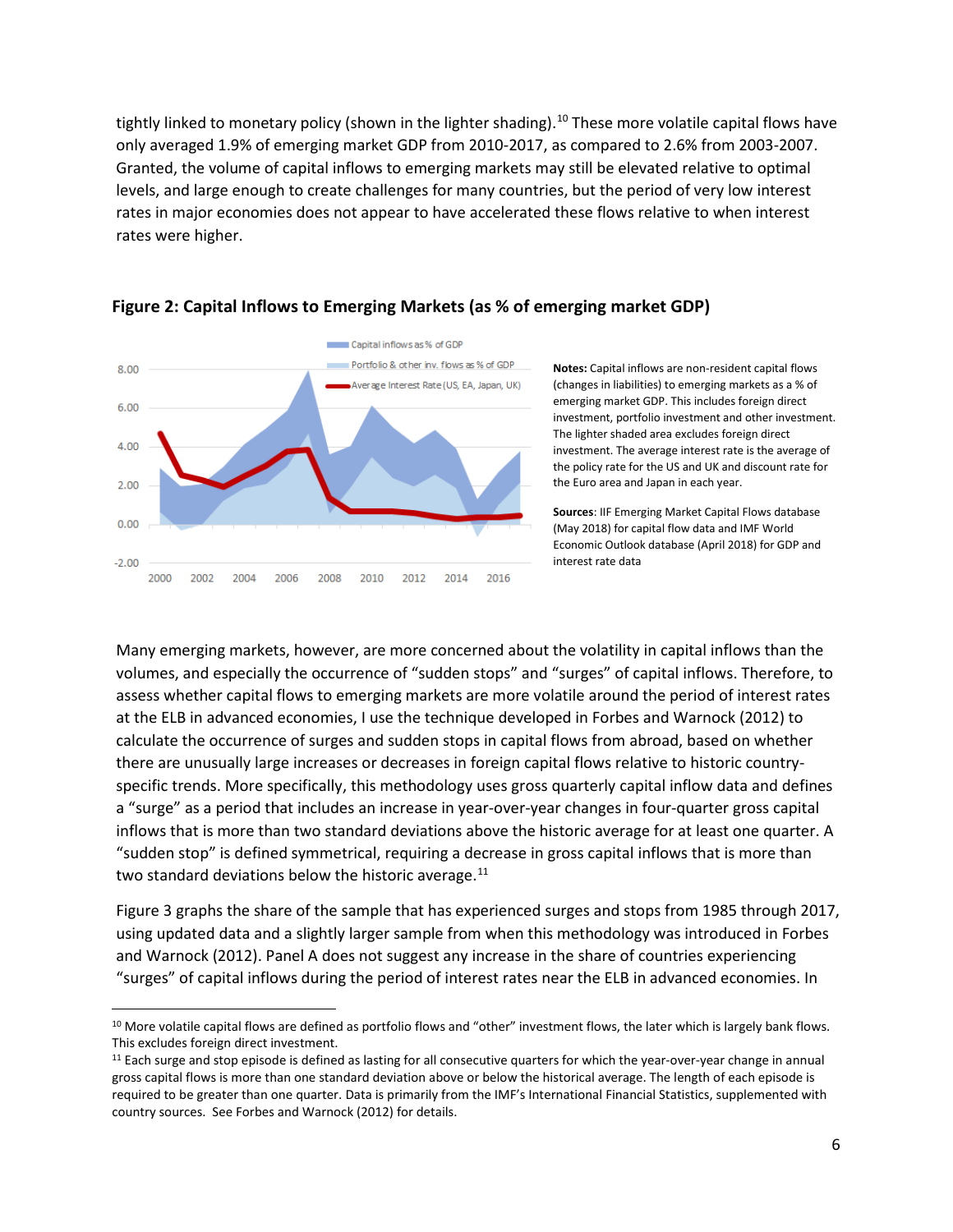fact, capital flow surges are even less frequent since 2009 than during the 1990s, and much less frequent than the period of relatively high interest rates preceding the 2008 crisis. Panel B also suggests that there has not been an unusual number of sudden stops. Although the incidence of sudden stops increased around the "taper tantrum" in 2013-4 (to peak at about 20% of the sample), this was not unusual when compared to the cycles experienced over the 20 years before the 2008 crisis—a period when interest rates in major economies were not near the ELB.



**Figure 3: Incidence of Surges and Stops of Capital Flows From Abroad**

**Notes**: Graphs the % of countries in the sample experiencing a surge or sudden stop in capital inflows from abroad each quarter. Methodology discussed in text and described in more detail in Forbes and Warnock (2012). Underlying data is primarily quarterly capital flow data from the IMF's International Financial Statistics, supplemented with country sources.

#### **B. Exchange Rate Sensitivity around the ELB**

Even if interest rates around the ELB do not seem to have generated an unusually large volume or increase in the volatility of capital flows, adjustments in monetary policy around the ELB could still be generating unusual international spillovers through their effects on exchange rates. This is another angle of the concerns about "currency wars"; unconventional monetary policy could have greater effects on the exchange rate than a comparable stimulus provided through changes in policy interest rates. (In fact, a larger effect on the exchange rate could mute the subsequent adjustments in capital flows.) These concerns were serious enough that they were the topic of a G-7 meeting in 2013 and discussed in the resulting special G-7 statement establishing ground rules to address the potential effects on exchange rates of different monetary policy tools.<sup>[12](#page-7-0)</sup> Neely (2015) is frequently cited as evidence supporting these concerns; it finds that Fed announcements of QE had larger effects on the dollar than non-QE announcements. This analysis, however, does not control for the fact that the average stimulus provided by the QE announcements was larger than for the non-QE announcements.

Nonetheless, there are reasons why unconventional monetary policy could have larger effects on exchange rates than comparable stimulus provided by adjusting interest rates. Unconventional monetary policy appears to work more through the term premium (and therefore long-term securities),

<span id="page-7-0"></span><sup>&</sup>lt;sup>12</sup> See Group of Seven (2013), "Statement by G7 Finance Ministers and Central Bank Governors," February 12, available at: www.g8.utoronto.ca/finance/fm130212.htm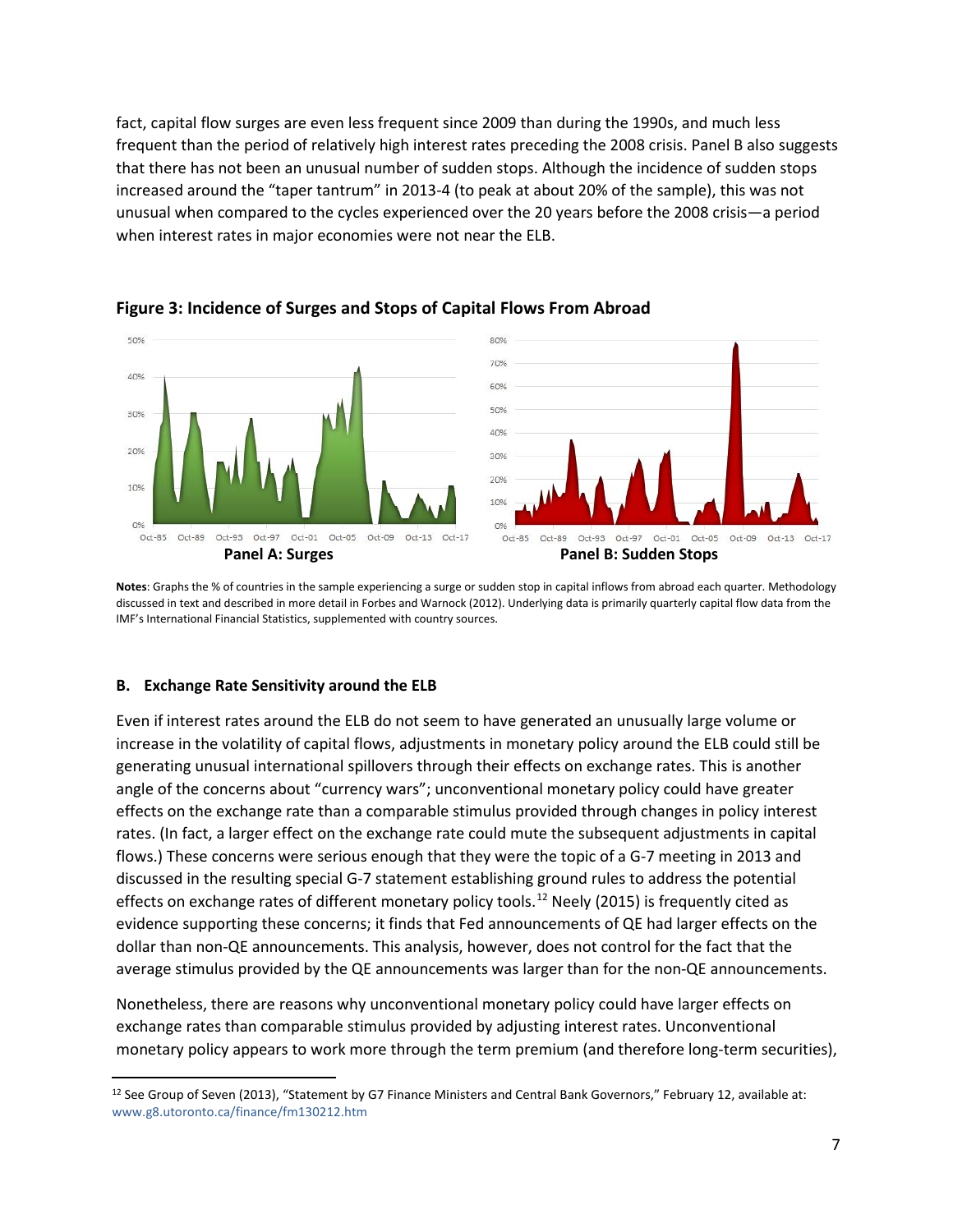while conventional monetary policy works more through short-term rates (and therefore money market rates). Unconventional monetary policy may be interpreted as a longer term commitment to a path of monetary policy over a longer period, whether in the form of a commitment to asset purchases over an indefinite period or state-contingent forward guidance. Any of these channels could cause monetary stimulus at the ELB to have a larger effect on the exchange rate than more conventional changes in policy interest rates. This could, in turn, generate greater spillovers and challenges for any emerging markets that subsequently experienced sharp currency appreciations.<sup>[13](#page-8-0)</sup>

Whether monetary policy at the ELB has a larger effect on exchange rates is an important question but one which is extremely difficult to identify and test. Several papers (such as Glick and Leduc, 2015) have tried to assess one piece of the puzzle: if exchange rates respond differently to changes in shortterm than long-term rates. These papers generally find no significant difference, although identification is a challenge given that movements in short-term rates tend to correspond to movements in long-term rates. Several studies (such as Glick and Leduc, 2015, Curcuru, 2017 and Ferrari *et al.*, 2017) have also found that that the responsiveness of the dollar to US monetary policy announcements or US monetary policy surprises rose after the 2008 crisis. This could result from structural changes not directly related to the form of monetary policy, however, which may have made the dollar more responsive to all forms of monetary policy over the last decade.

Curcuru *et al.* (2018) and Hatzius *et al.* (2017) take a different approach—and find somewhat different (albeit not contradictory) results. Curcuru *et al.* (2018) tackle the identification challenge by assuming that asset purchases affect the term premium (and therefore longer term bond rates), while conventional monetary policy only affects short-term rates. Based on this assumption, it finds that quantitative easing does not generate significantly larger spillovers (in terms of dollar movements, as well as other financial market measures) than conventional monetary policy. Instead, it finds evidence of the opposite: that a given increase in expected interest rates has more than double the effect on the dollar than the same increase in the term premium (which is assumed to be accomplished through asset purchases). Hatzius *et al.* (2017) reaches similar conclusions in an analysis which regresses exchange rates on components of the yield curve and also assumes a larger effect of asset purchases on the term premium. Two challenges to these studies, however, are the restrictiveness of the identification assumptions and the lack of broader understanding of what has been causing movements in the term premium over the last decade.

All in all, whether unconventional monetary policy used at the ELB has a larger effect on exchange rates than a comparable adjustment in monetary policy made through interest rates is still an open question—and a prime target for future research. Although there are valid arguments why monetary policy at the ELB could have larger international effects through exchange rates, as well as through the volume and volatility of capital flows, there is little convincing evidence to date that this has occurred.

#### **III. More Sticky?**

A closely related issue is whether exchange rate adjustments at the ELB make it more difficult to raise interest rates and exit the ELB. More specifically, does the first increase in the policy interest rate from the ELB—or even providing guidance on the intent to do so—cause a larger exchange rate appreciation

<span id="page-8-0"></span><sup>13</sup> Brainard (2017) is an excellent discussion of these issues. It models the different spillovers from adjusting interest rates versus asset purchases, and shows how the spillovers will vary based on the country's exchange rate regime and output gap.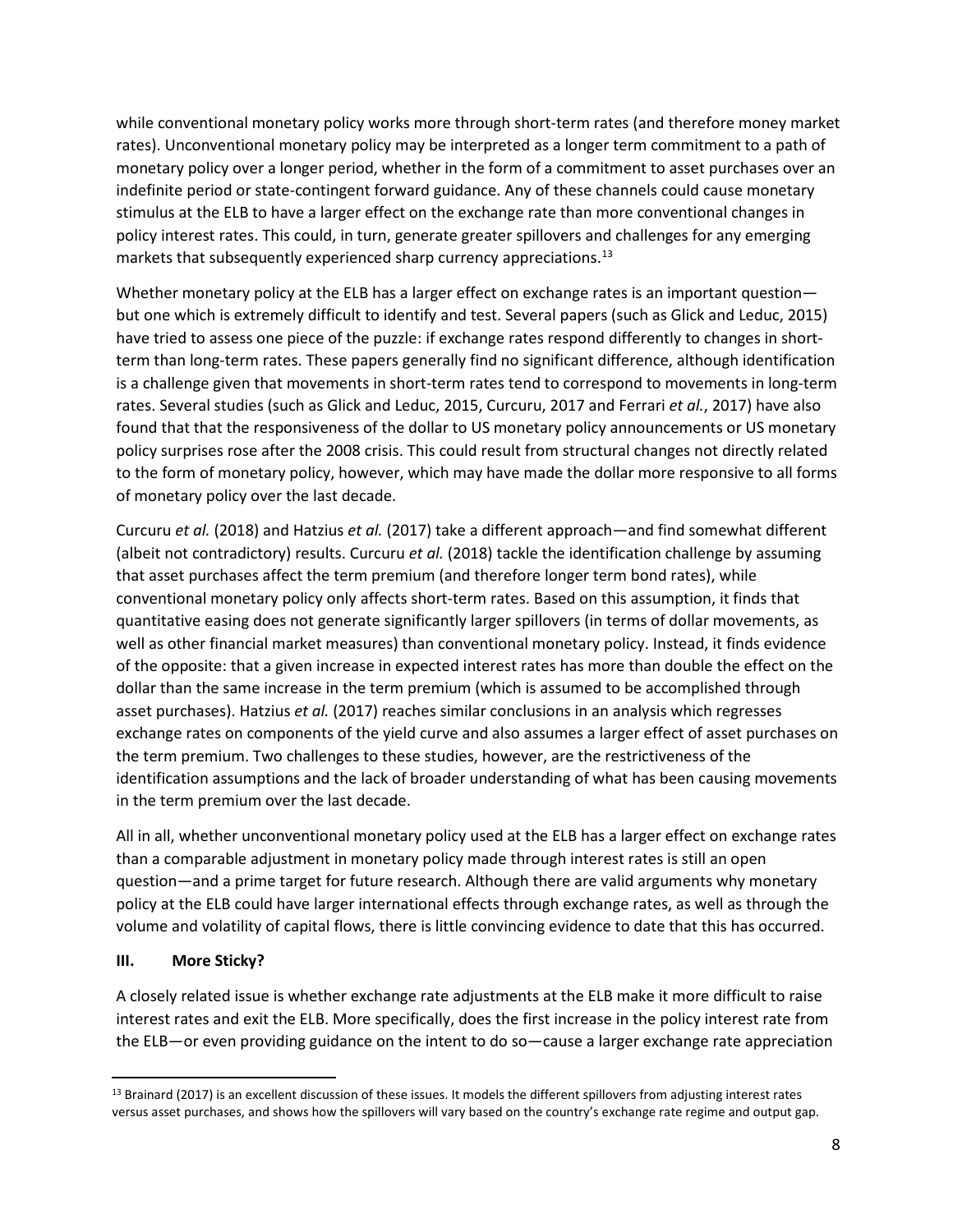than would occur for a comparable increase in interest rates from a higher starting point? Since appreciations tend to reduce import price inflation and headline inflation (especially when the appreciation corresponds to a monetary policy shock, as shown in Forbes *et al.*, 2018), the subsequent drag on inflation could make it more difficult to justify an increase in interest rates. If the appreciation caused by forward guidance of a forthcoming exit from the ELB was large enough, it could even prevent the exit from the ELB occurring. Or, if a large appreciation was caused by the first increase in interest rates off the ELB, it could make it more difficult to raise interest rates again—leading to an unusually slow tightening cycle. In other words, does excessive exchange rate sensitivity around the ELB make interest rates more "sticky"?



#### **Figure 4: Expected Interest Rates and the Sterling Exchange Rate in 2014**



**Notes**: Curves of market expectations for interest rates are estimated using instantaneous forward overnight index swap rates in the fifteen working days to August 6, 2014. Sterling exchange rate index is based on Jan 2, 2007=100 **Source**: Based on data from Bank of England, *Inflation Report,* August 2014.

Although there has been no empirical work assessing these effects (to the best of my knowledge), my experience at the Bank of England suggests that the ELB may in fact be "sticky". More specifically, when I started on the MPC in July 2014, the MPC had recently provided guidance which raised expectations that Bank Rate would soon be increased—the first increase in the policy interest rate since 2009. Figure 4a shows market expectations for UK, US and Euro area interest rates around that time, indicating that investors expected this increase in UK rates to occur within the next 6 months.<sup>[14](#page-9-0)</sup> Sterling had also been appreciating sharply (Figure 4b)—with the exchange rate index already up about 12% by October 2014 (from its recent low in March 2013). This appreciation would continue over the next few months (peaking at over 15%) and have a number of effects on the economy. For example, it contributed to tighter financial conditions and slower growth in net exports—both of which would drag on GDP growth and therefore inflation in the future. The currency appreciation was also expected to reduce import prices and CPI inflation. Using the BoE's rough rule-of-thumb at the time, a 12% appreciation would be

<span id="page-9-0"></span><sup>&</sup>lt;sup>14</sup> Market expectations are measured by instantaneous forward overnight index swap rates from Haver and the BoE.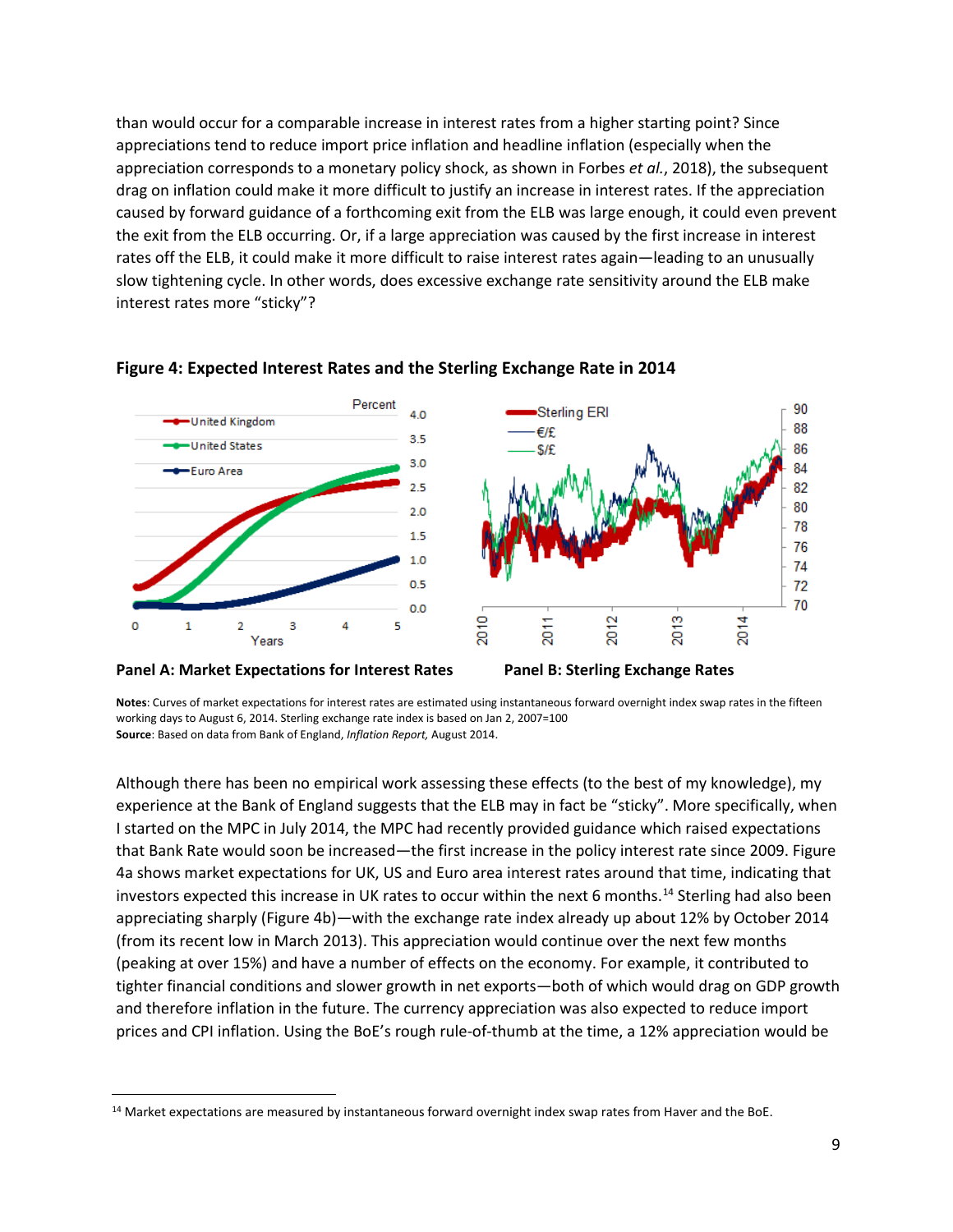expected to reduce the level of import prices by about 11% and the CPI by over 3% over the next few years—very large effects. [15](#page-10-0)

Moreover, these effects of sterling's appreciation on inflation were expected to have first-order importance for the appropriate path for monetary policy. Figure 5 shows the results of a simulation I did at that time (in Forbes, 2014) using the more complicated DSGE model used by the Bank of England to capture the full effects of the appreciation, combined with data on the economy that existed in October 2014.<sup>[16](#page-10-1)</sup> The MPC inflation forecast (the red line) incorporated the effects of sterling's sharp appreciation to date. This forecast suggested that inflation would remain below the 2% inflation target over the next year, implying that interest rates would not need to be tightened as much or as quickly as suggested by the market curve. In contrast, the simulated path of inflation (in grey) assumes that sterling did not appreciate and instead remained at its 2013Q1 level. The simulation predicts that inflation would have been well over the 2% target over the next few years.



**Figure 5: UK Inflation Forecast and Simulated Inflation Path Assuming no Sterling Appreciation**

**Notes**: The gray swathe is COMPASS' predictions of CPI inflation if the exchange rate remained at its 2013Q1 level, under assumptions of different degrees of persistence of the appreciation. The appreciation is assumed to be exogenous, with no other changes in policy and no other shocks. **Source**: Replicated from speech, "The Economic Impact of Sterling's Recent Moves: More than a Midsummer Night's Dream," by Kristin Forbes, 1 October 2014.

Although it is impossible to know what the MPC would have decided in this counterfactual situation, it is likely that interest rates would have been lifted off the ELB sooner if the exchange rate had not appreciated so sharply and substantially dampened the expected path of inflation. Instead, exit from the ELB was delayed for an extended period—and the next move in UK interest rates was actually down (after the Brexit vote) instead of up. UK interest rates were only lifted above 0.50% in August 2018 four years after this period of serious consideration of exiting from the ELB. Granted, much of this delay was due to other subsequent shocks (such as the sharp decline in commodity prices in 2015 and

<span id="page-10-0"></span> <sup>15</sup> The rule-of-thumb at the time was that pass-through from movements in the sterling ERI was 90% to import prices and then 30% to headline CPI (so that a 10% depreciation corresponds to a 9% increase in the level of import prices and 3% increase in the level of the CPI). This rule-of-thumb was subsequently adjusted such that the pass-through to import prices was reduced to 60% (and no change in the second stage of pass-through).

<span id="page-10-1"></span><sup>16</sup> This simulation compares the path of CPI inflation predicted in the latest *Inflation Report* relative to if the exchange rate had remained at its 2013Q1 level and there had been no other shocks or changes in policy. The shift in the exchange rate is assumed to result from an exogenous exchange rate shock, and the bands around the grey line capture the range of outcomes based on different assumptions for the persistence of the appreciation.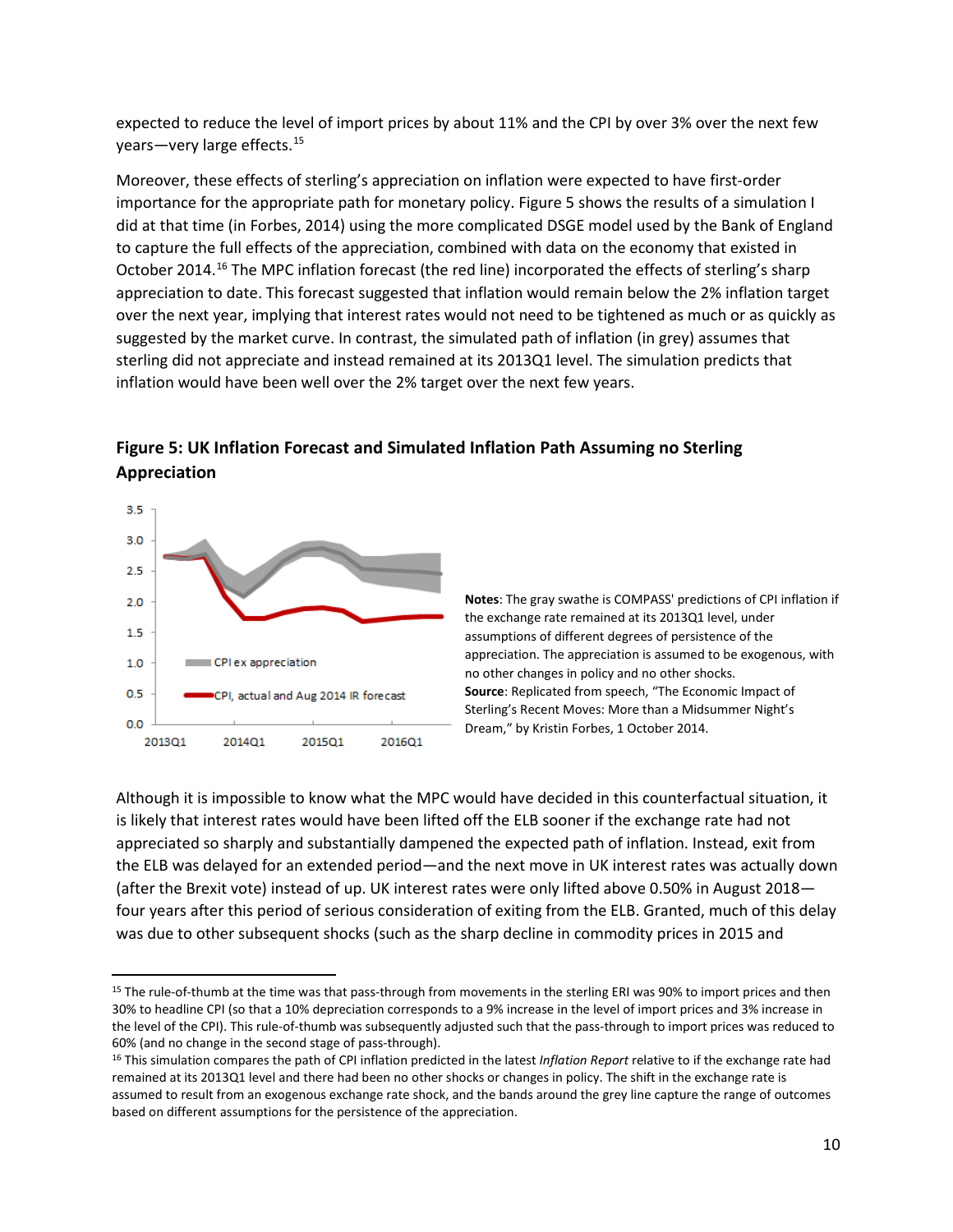uncertainty around the Brexit vote), but the initial move off the ELB would likely have occurred before these additional shocks if sterling had not appreciated so sharply when interest rates were at the ELB.

Of course, sterling would still have appreciated if the expected 2014 increase in interest rates occurred at a level of interest rates above the ELB. The key question is whether the appreciation during this episode was larger than it would have been if rates were not at the ELB. This is a more difficult question to answer, but a comparison with historic episodes suggests that sterling was more sensitive than would normally be expected. More specifically, a 25bp increase in interest rates is usually assumed to correspond to a sterling appreciation of about 0.25% to  $1\%$ .<sup>[17](#page-11-0)</sup> This band reflects historic averages as well as model estimates, and suggests that the exchange rate movement in 2014 and early 2015 was meaningfully larger than would be expected based on expected changes in monetary policy.

There are several reasons why exchange rates could be more sensitive to changes in monetary policy as countries attempt to move away from the ELB. First, the initial movement away from the ELB is likely to occur through forward guidance about the near term, especially as central banks tend to be even more cautious than usual and not to want to create surprises when raising interest rates for the first time in an extended period. Forward guidance—especially if focused on imminent changes in policy—would likely have a large effect on short-term interest rates, which may be more closely linked to exchange rate movements. Second, raising interest rates off the ELB after an extended period of monetary stimulus may be seen as signaling a major shift in policy, a shift that affects not only short-term rates, but the whole market curve, and in a stronger way than normally occurs. Similarly, it could be interpreted as showing a shift in confidence about the economic outlook, similar to the "Delphic effect" in Nakamura and Steinsson (forthcoming). Finally, the relative size of the change in interest rates when starting at such a low level may matter; for example, raising interest rates by 25bp is a doubling of interest rates if moving from an ELB of 0.25%, but only about a 10% increase if moving from a level of 2.0%. The relative increase in carry costs or other prices related to the 25bp increase in interest rates could cause disproportionate effects on currency trading and other pricing.

If there is a "stickiness" to raising interest rates from the ELB, assessing the magnitude of this effect is challenging. Not only are there limited examples to assess, but any such effects will undoubtedly differ across countries and over time. Factors which would determine the magnitude of any such stickiness include: whether other countries are also tightening monetary policy at the same time, the sensitivity of the currency to interest rates, and the sensitivity of inflation, financial conditions and exports to exchange rate movements.

Given these challenges, it is not surprising there has not yet been a formal study of any of these channels which could make adjusting interest rates at the ELB "sticky". There are, however, numerous anecdotes from countries other than the UK which would support the hypothesis that it has been harder to exit from the ELB than expected. For example, as of June 2017, despite seven years of solid global economic growth above 3%, no advanced economy (other than Hong Kong and the United States) had been able to maintain an increase in interest rates since 2011. In fact, at that time, nine countries which had tried to "lift off" and raise interest rates since 2009 had then reversed the rate

<span id="page-11-0"></span><sup>&</sup>lt;sup>17</sup> The lower estimate reflects the "rule-of-thumb" from the BoE's Compass model under a set of standard assumptions, described in Burgess *et al.* (2013). The higher number is estimated in Forbes *et al.* (2018).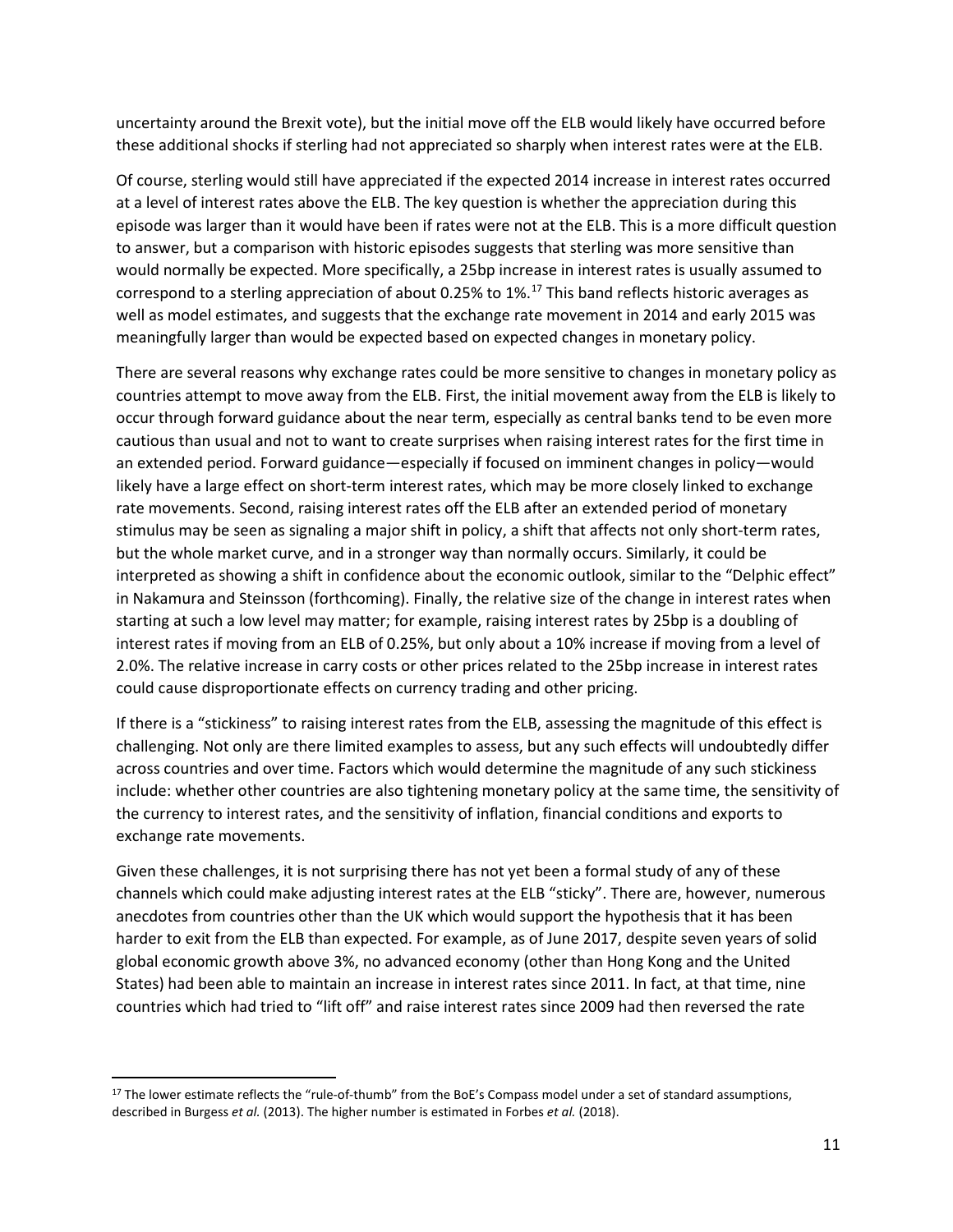increase. [18](#page-12-0) Even the US, the advanced economy able to raise interest rates the most from its ELB, was only able to do so after a very slow start; it was a full year between when the US Federal Reserve first raised interest rates above the ELB and its next rate increase. Granted, the simultaneous challenges for so many countries in exiting the ELB may also reflect common global developments – such as a decline in the global equilibrium interest rate. Nonetheless, it also may reflect additional challenges and a "stickiness" in raising interest rates from the ELB.

#### **IV. Conclusions**

Research on monetary policy at the ELB is only in its infancy. Empirical analysis of whether monetary policy functions differently at the ELB is complicated by the fact that the last decade when many advanced economies were at the ELB coincided with many other structural economic changes changes that would also affect the functioning of monetary policy. Nonetheless, my comments have drawn on what we know to date, including my experience setting monetary policy in the United Kingdom, to assess the validity of three different concerns about monetary policy at the ELB. Is monetary less potent at the ELB? Does it generate greater international spillovers (through capital flows and exchange rates)? And does the ELB make monetary policy "stickier" and harder to raise rates when appropriate? The last set of concerns is more speculative, but the first two have been raised as reasons to avoid the ELB when possible—potentially justifying changes to monetary policy frameworks.

The discussion in the paper, however, suggests that monetary policy at the ELB can still be potent, and does not necessarily generate any greater international spillovers through capital flows and exchange rates than comparable adjustments in interest rates. It may be more challenging to raise rates off the ELB than to raise rates from higher levels—possibly due to counterbalancing effects working through the exchange rate—although there are only anecdotes to support this "stickiness" rather than any formal empirical evidence. The debate on these issues will continue….albeit hopefully not as long as countries have been mired at the ELB.

## **References**

Boneva, Lena, Calebe de Roure and Ben Morley. (2018). "The Impact of the Bank of England's Corporate Bond Purchase Scheme on Yield Spreads." *Bank of England Staff Working Paper No. 719.* 

Brainard, Lael. (2017). "Cross-Border Spillovers of Balance Sheet Normalization" Board of Governors of the Federal Reserve System speech, given in New York. Available at: <https://www.federalreserve.gov/newsevents/speech/brainard20170711a.htm>

Burgess, Stephen, Emilio Fernandez-Corugedo, Charlotta Groth, Richard Harrison, Francesca Monti, Konstantinos Theodoridis, and Matt Waldron. (2013). "The Bank of England's forecasting platform: COMPASS, MAPS, EASE and the Suite of Models." *Appendices to Bank of England Working Paper No. 471.*

Curcuru, Stephanie. (2017). "The Sensitivity of the U.S. Dollar Exchange Rate to Changes in Monetary Policy Expectations." *Federal Reserve Board IFDP Notes 2017-09-22.*

<span id="page-12-0"></span><sup>&</sup>lt;sup>18</sup> See Kristin Forbes, "Failure to Lift", speech given at the London Business School on June 22, 2017 and available at: <https://www.bankofengland.co.uk/speech/2017/failure-to-launch>